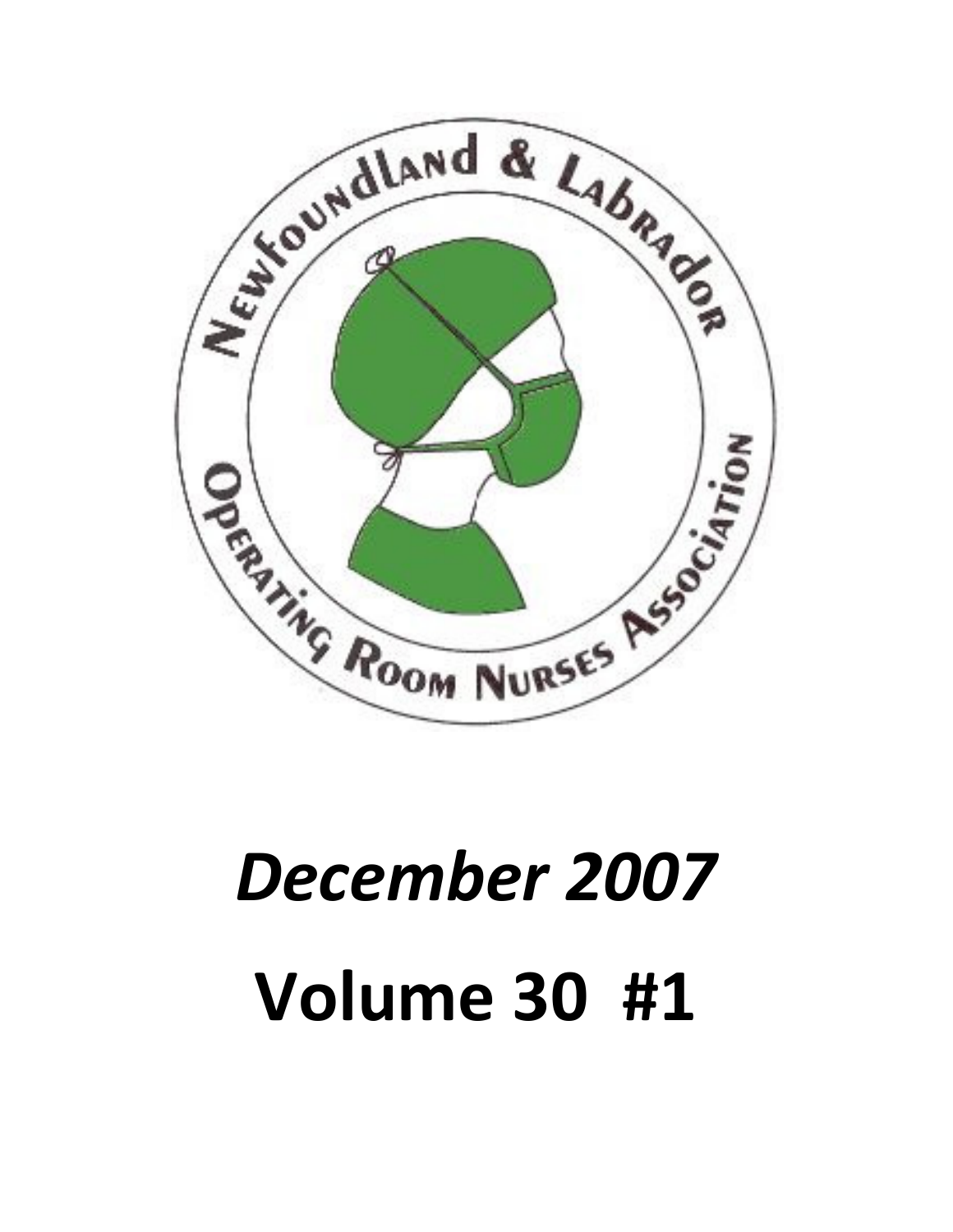## President's Report

## Greetings to N&LORNA members,

I cannot believe two years have disappeared so quickly. This is my first report as your new president. I am excited to be moving into this new role and will do my best to ensure N&LORNA is strongly represented provincially and nationally.

As you know this was election year, I'd like to thank the past executive who has given their time for the past two to six years. It is through each other we continue to learn and grow. The past 28 years have provided N&LORNA with some excellent leaders and we have come a long way following in their footsteps! I'd like to welcome and thank all our new executive members for 2007 -2009.

President …………………. Corenia Price President-Elect …………... Margot Walsh Past President ……………. Susan Pardy VP Education …………….. Jennifer Long VP Public Relations ……… Pauline Parrill Secretary / Treasurer …….... Trudy Bradbury

## Goals of your 2007 – 2009 Executive:

- Improved communication of the newsletter via e-mail to all members.
- Improve provincial website coverage to include the newsletter
- (to visit our website access the ORNAC site www.ornac.ca on the left side of the page click provincial site and then N&LORNA).
- Continue to archive all N&LORNA historical hard copy material
- Continue to scan all N&LORNA documents on to a memory stick
- Increase membership

Last, but certainly not least, assist with the preparation of the 2009 National ORNAC Conference!!!!

Please submit any news, articles, or experiences you would like to share with your fellow members to Pauline Parrill our VP-Public relations, keeping in mind it is through each other we continue to LEARN!!

On October 11 – 13 Corner Brook hosted the 28<sup>th</sup> Provincial N&LORNA Conference I would like to thank the planning committee for their hard work and dedication. The exhibiting booths were well organized and provided us with some great information to share with our colleagues. The socials kept us rockin' and the education sessions were phenomenal. It is through the hard work and dedication of our members that we are able to come together and put off fantastic events like this. Each of us that have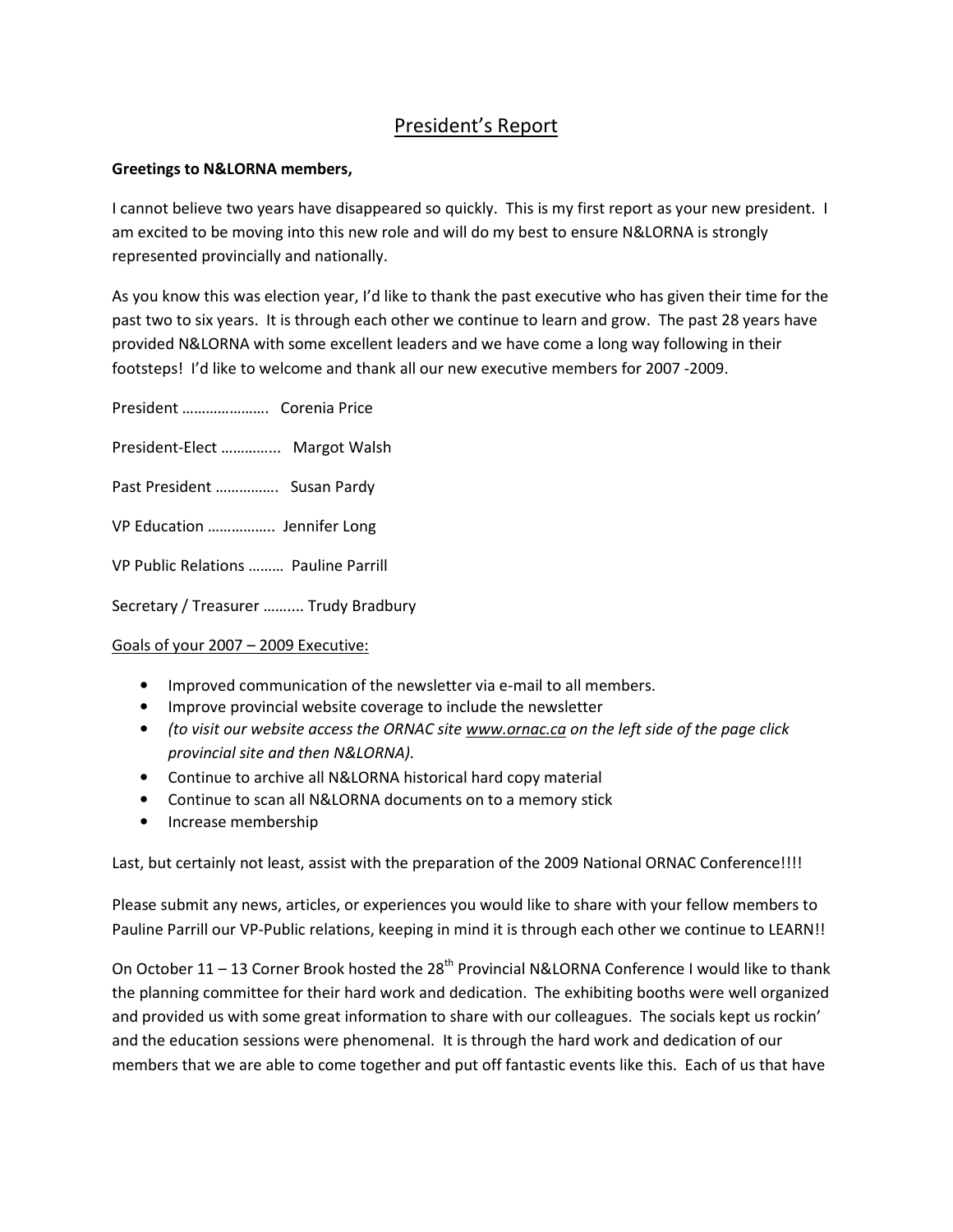planned a conference recognizes the hard work that goes into making it a success and no doubt our colleagues in St. John's are striving to ensure we pull off one of the best ever National Conferences!

It has been a busy six weeks since I have taken on the role of President. I attended the ARNNL AGM in St. John's directly after the conference; this was a great experience with lots of information to share, which I have included in a separate report.

In November Sue and I attended the ORNAC BOARD Meetings with the following updates:

- Data Base: ORNAC has developed a new data base which will allow them to have a better idea as to who the provincial members are. Trudy will complete and send the ORNAC Membership out in December. The cost to be an ORNAC Member for 1 year is \$10.00. The cost of the journal subscription as an ORNAC member/year is \$13.68.
- National Conference Committee Update: Both Susan and I sit on this committee if there are any questions and concerns please do not hesitate to contact us. A list of questions was taken to the Board meeting and responses were dispersed back to the committee chairs. Marcy McKay past ORNAC President/ chair of the 2007 National Conference and Alaine Young ORNAC Treasurer will be meeting with the planning committee in St. John's in the new year to further discuss ORNAC's involvement and answer any questions the planning committee may have.
- Elluminate: ORNAC has set up a virtual office on the internet. What does this mean to us? ORNAC has the ability to communicate with each other and/or provincial members. It allows up to ten people to get together in varies geographic locations for meetings over the internet (i.e., if there are questions or concerns related to the national conference the planning committee could request a meeting with members of the ORNAC Executive/Board or previous national committee members. I expect Alaine and Marcy will review this system while they are visiting with the planning committee in the new year.
- Website: Marcy McKay the past president of ORNAC is looking after the ORNAC website and will be the person responsible for ensuring our provincial site is updated. Any changes we need made to the provincial site will be passed on to Marcy through myself or Sue. Your provincial executive will be reviewing and updating this site over the next couple of months. New updates of the executive have been submitted. Marcy is working full time as an OR nurse and will make changes during her spare time therefore changes will be made as time permits.
- CNA Biennial Convention: In 2008 the Canadian Nurse's Association will be celebrating 100 years as the professional voice of Registered Nurses in Canada since 1908. Many events have been planned throughout 2008. CNA's Biennial Convention will take place June 16-18, 2008 at the Ottawa Congress Centre in Ottawa, Ontario. The theme for the conference is "Be the Change". For more information on the 100 years celebration visit the CNA website at www.cnanurses.ca.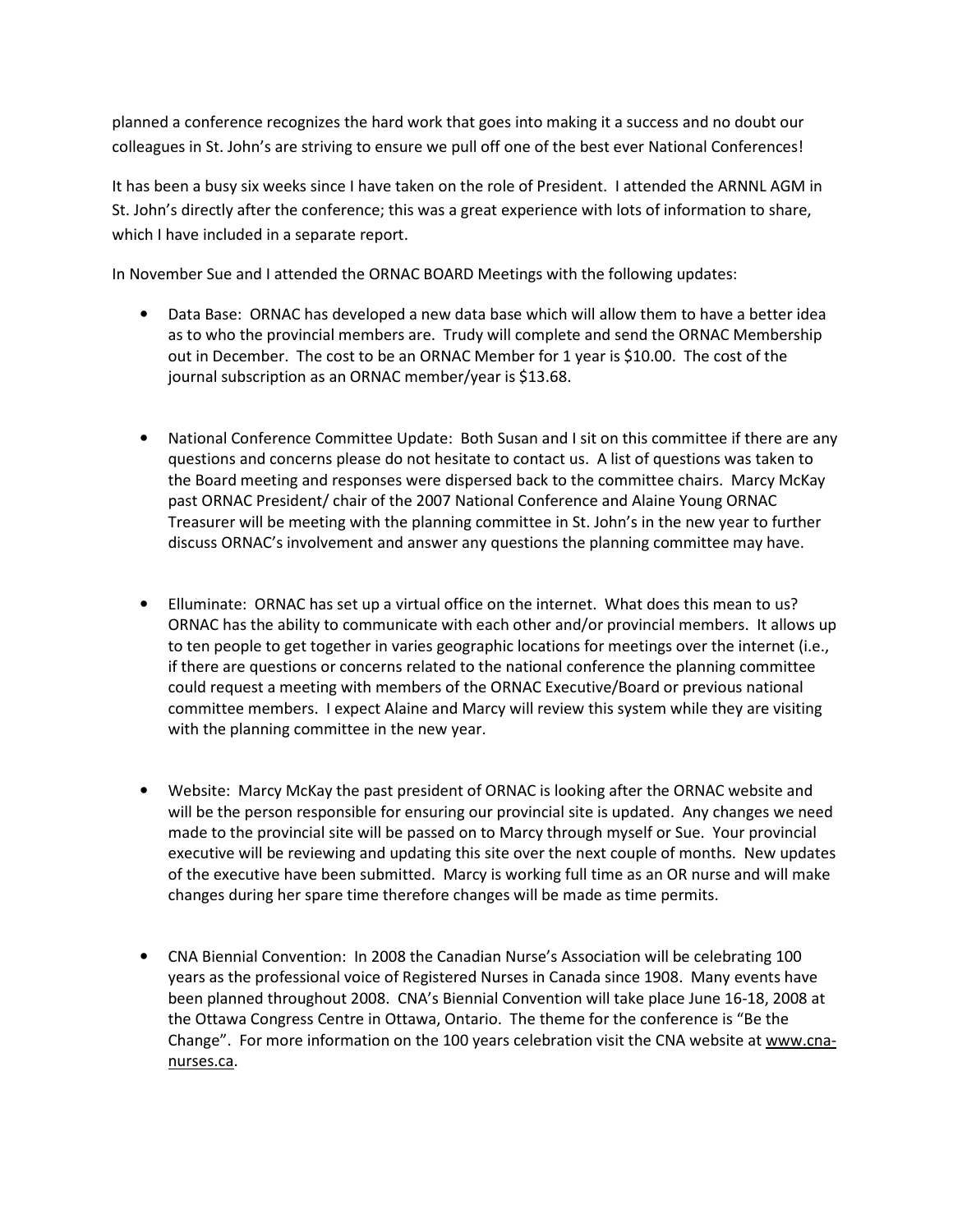• Quebec's Standard Orientation Package: I thought this was particularly interesting and I added it for information only. The Order of Quebec Nurses (O11Q) is working with the Corporation of Operating Room Nurses of Quebec (CORNQ) to develop a program that will offer standardized training for nurses who want to work in the OR. This program would be paid by the government and every OR Nurse would receive the same training throughout Quebec as an OR Nurse and as an RNFA! A second nursing permit will be given by the O11Q and would specify that these nurses would be specialized as Perioperative Surgical Assistant Nurses. This is an enormous project that will be decided on in a couple of months, if it does go ahead the training will begin in September 2008. This year at the provincial conference an updated Rules & Regulations CD was given to each liaison person to take back to their local membership.

On behalf of the past executive I'd like to thank Lynn Anderson for her time and work in helping Angi complete this CD. I said earlier we follow in the footsteps of our past presidents, well, sometimes we continue to put those footsteps to use. For those new members who do not know, Lynn was a member for the N&LORNA executive for 6 years and continued on as the secretary of ORNAC.

A presentation completed by Glenda Tapp (N & LORNA's past VP Education) on Malignant Hyperthermia was also passed out to the liaison officers. If your local did not receive a copy please let Glenda know Glenda.tapp@easternhealth.ca. This is an excellent presentation, one that the LHC have used to make changes in their own area. The sharing of information like this is one way N&LORNA ensures the highest quality of care to our patients. Thanks Glenda.

Please note the following deadlines:

|             | January 15, 2008  J&J ORNAC Bursary                |  |
|-------------|----------------------------------------------------|--|
|             | March 15, 2008  The Cardinal Health Research Grant |  |
|             | January 15, 2009  Isabelle Adams Award             |  |
|             | January 15, 2009  Lorna Flower Award               |  |
|             | January 15, 2009  Muriel Shewchuk Leadership Award |  |
|             |                                                    |  |
| No deadline | ORNAC/J&J/Drake Thompson Award                     |  |
|             |                                                    |  |

For more information on these awards visit the ORNAC Website www.ornac.ca.

Wishing everyone a safe and happy holiday season.

Respectively,

Corenia Price RN CPN(c)

President N&LORNA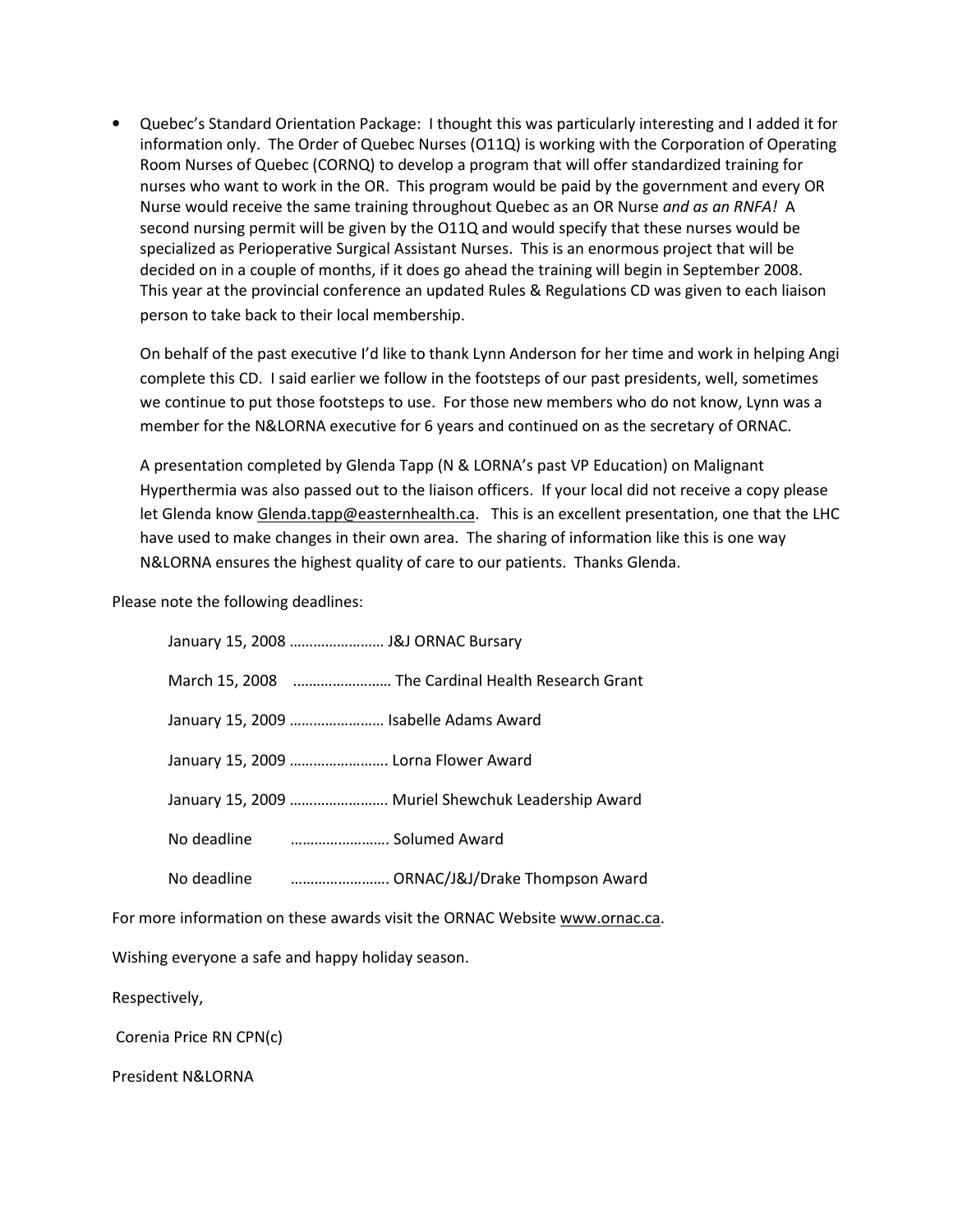# Association of Registered Nurses Annual General Meeting Holiday Inn, St. John's, NL October 15 -17, 2007

Keynote Address: Jeanne Besner

- The key message was the gap between what we say we are and what we actually do in practice! The role of an RN must become the practice in nursing but research shows otherwise!!
- She questioned whether nursing education & practice have kept pace with the demographic shift? We are working with an aging population and spoke of a study where 35% of the patients returned to hospital following discharge (63% of these people were over 65 years of age.

Jeanne said "Each of us can be a part of the problem or part of the fix; each of us walk to the future or to the past". I believe as N&LORNA members we need to take a lead role not only in our OR's but also in our Association if we want to move forward into the future and make the difference!!

## Quality Professional Practice Environment (QPPE) Program.

This is a joint project with the College of Licensed Practical Nurses Newfoundland and Labrador (CLPNNL) and ARNNL which started in January 2005. QPPE - "an environment in which the needs and goals of the individual nurse are met at the same time that the client is assisted to meet his/her health needs, within the costs and quality framework mandated by the organization". In more simple terms QPPE is a "good" place to work! The following six areas have been shown to influence the quality of professional practice environments and the corresponding standards and criteria have been approved by ARNNL and CLPN to guide this initiative:

> Workload Nursing Leadership Control over Practice and Work-life Professional Development Organizational Support Communications and Collaboration

Pilot projects were set up across the province at different sites. Nurses participating in the project explored how their unit stood as a good place to work by completing a survey that measures their performance in relation to each of these areas. Staff identified issues and goals they want to work towards to make their environment a better place to work. Even though the program involved a lot of hard work, the fact that nurses concerns were being addressed provided motivation for their involvement in QPPE activities. Some of the goals met at different sites were adherence to visiting hours, LPN's performing to their full capacity, increase safety and security for patients and staff, improved preceptorship for new nurses, ER follow-up check list, adequate support staff to complete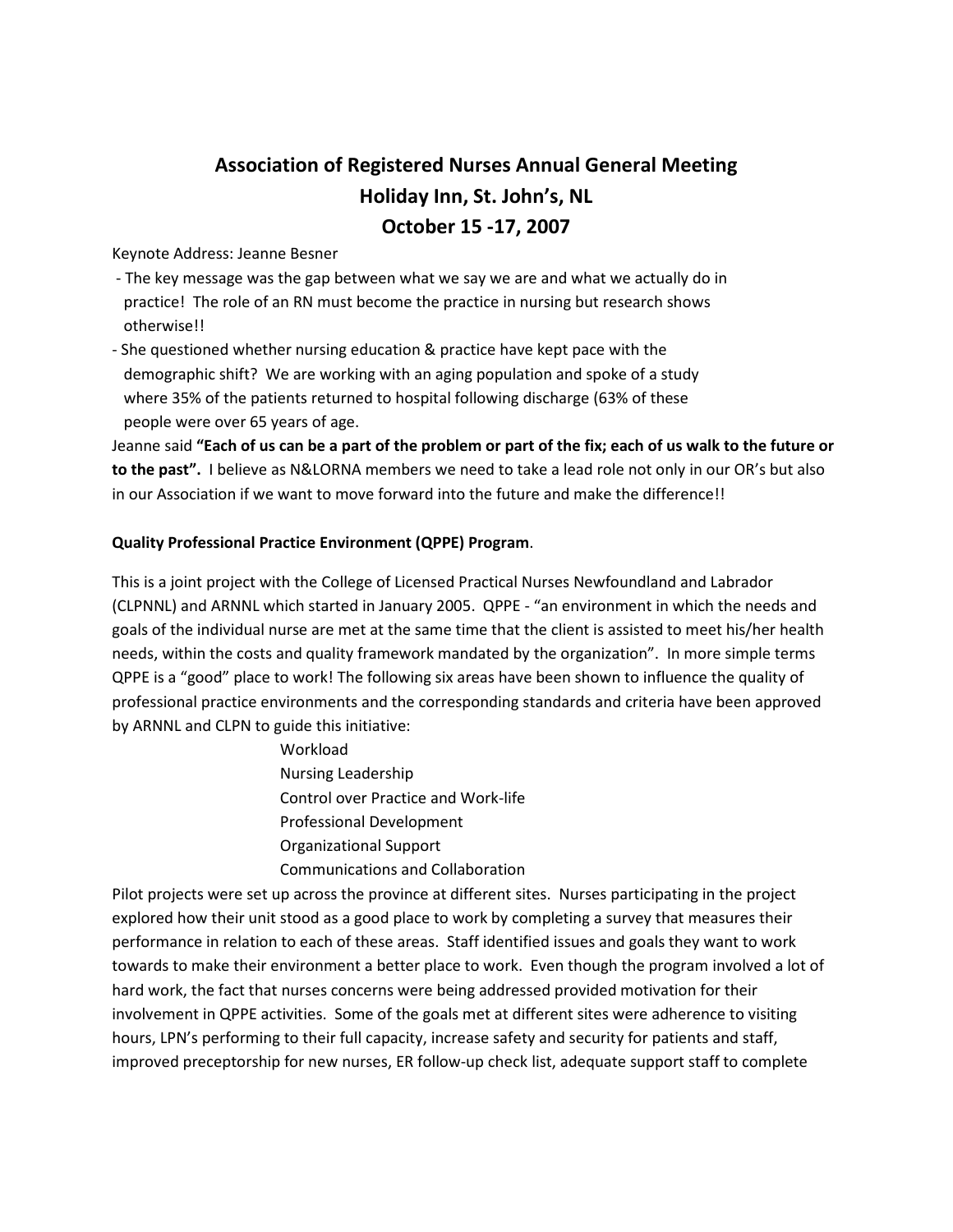non-nursing duties (i.e. dietary delivering and picking up meal trays). For more information on the QPPE Program visit the ARNNL website (www.arnnl.nf.ca and click on QPPE).

## Council Ends

Council has developed five broad Ends statements. (An End is a statement of the goals or accomplishments to be achieved, usually written with a long-term perspective.

End 1: "Healthy People in Newfoundland and Labrador" (ARNNL's vision)". End 2: "Excellence in Nursing" End 3: "Public Protection"

End 4: "Quality Health Care"

End 5: "Healthy Public Policy" (Visit www.arnnl.nf.ca for more information on Ends)

## Proposed New Registered Nurses Act:

In 2007 work began on a new act for registered Nurses. ARNNL's current Act has been in place since 1953. The new Act requires more consumer involvement, greater responsibility for ARNNL Council, mandatory reporting of concerns about RN's practice, and publishing, in local newspapers, the names of RNs who have been disciplined, as well as facilitating NP to be able to practice to their full scope. ARNNL will set the licensure/membership fees. Council composition will change. There will be 10 RNs (down from 13) and four consumers (up from two). A more detailed report can be found on the ARNNL website and in the Nursing Access September 2007 issue. All of these requirements reflect Government's intent that self-governing occupations be more accountable to the public.

#### NurseOne:

What is it?

It is a bilingual (English and French) information gateway, providing immediate access to healthcare journals, drug handbooks, nursing e-books, and interactive training modules.

## Who can access it?

You can by going into the following website: www.nurseone.ca once you have gone into the website you will register on line. The only information required other than your home and e-mail address is your ARNNL Registration number. The site is owned by the Canadian Nurses Association and is offered to its members at no cost. Try it you will be amazed at what the site has to offer!! (For more information see your September 2007 Issue of Nursing Access page 16 & 17).

#### Fee Increase:

Increasing costs, increasing regulatory responsibilities and the need to maintain the association's momentum in key program areas led ARNNL Council to put a fee increase of \$42.00/year (\$1.62 biweekly) forward to the members at the AGM. There was an overwhelming vote in favor of the increase. Current Fee \$322.00 (\$273.93 + 10.00 (trust) + \$38.07 (recoverable HST) New Fee \$370.00 (\$315.93 + \$10.00 (trust) + \$43.96 (recoverable HST)

#### Continued Competence Program: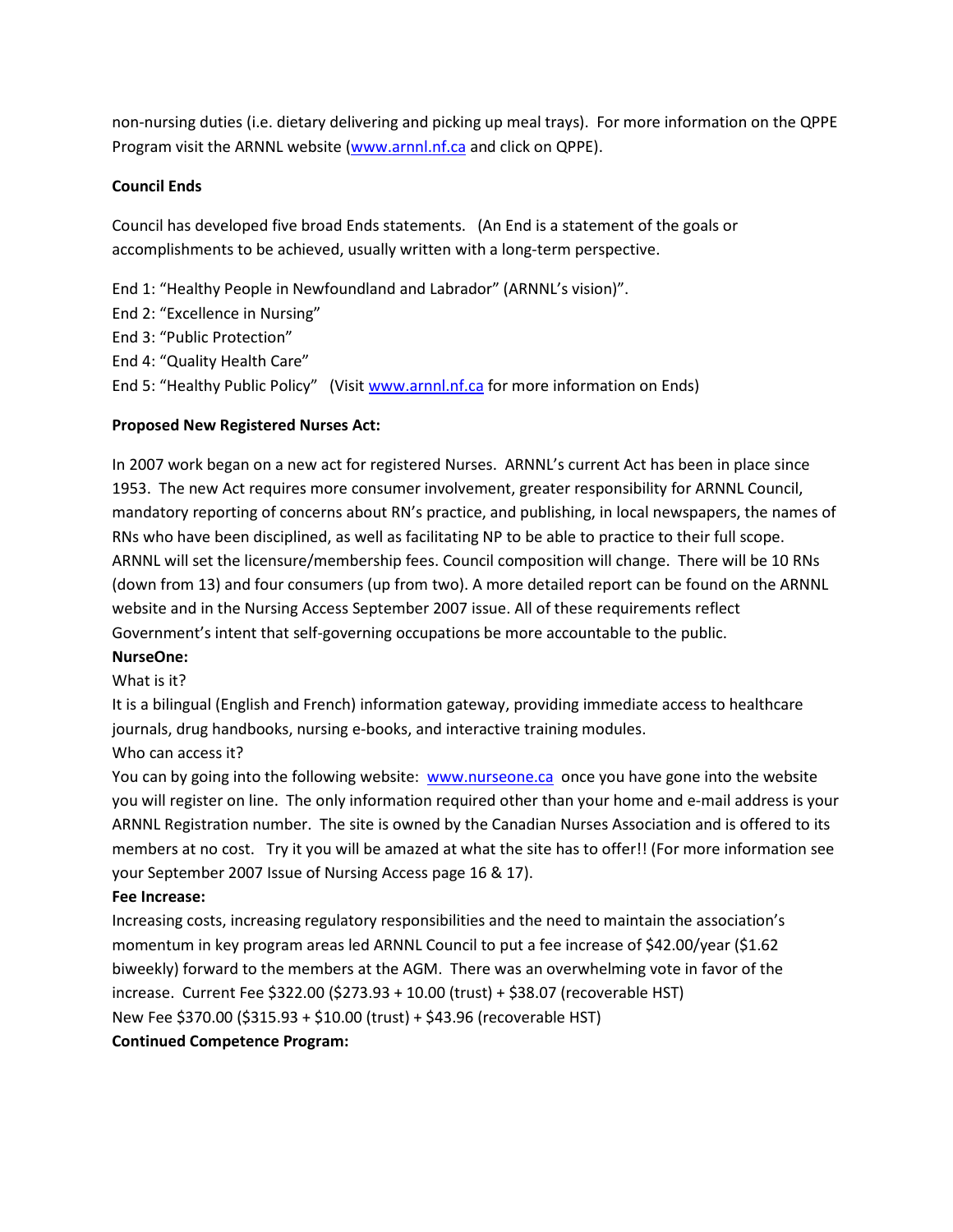Across Canada 9 out of 13 provinces is requiring maintenance of continuing competence. ARNNL are looking at a Continued Competence Program. This program will require RNs and NPs to show proof of educational competency when applying for licensure renewal.

There were a selection of poster presentations and I am proud to report Glenda Tapp (past VP Education N&LORNA) presented on "Preventing Surgical Site Infections with the Safer Health Care Campaign". Goals: Decrease Mortality, Decrease Re-admission rates, Decrease length of stay. Four Components of Care: Appropriate use of antibiotics, Avoid shaving the site, Maintain normal body temperature, Maintain Normal Blood Glucose. If you are interested in knowing more about this presentation you can contact Glenda at glenda.tapp@easternhealth.ca.

Barbara Fry, a very inspirational speaker, concluded the AGM with her take on thriving in a changing workplace.

Respectively,

Corenia Price RN CPN(c)

President N&LORNA

Glenda Tapp, VP Education, was unable to attend the 2007 Provincial N&LORNA Conference, hence, the submission of her 2006-2007 Annual Report.

~~~~~~~~~~~~~~~~~~~~~~~~~~~~~~~~~~~~~~~~~~~~~~~~~~~~~~~~~~~~~~~~~~~~~~~~~~~~~~~~~~~~~

## Greetings N&LORNA Members,

Over the past year as your VP of Education I have attended our Executive Teleconferences, submitted letters and educational information to our provincial Newsletter, and responded to related correspondence. I continue to be on the network of Perioperative Clinical Educators from across the country discussing Perioperative clinical practice issues.

Provincially I have a couple of notations:

I recently spoke to Fran Abbott on the status of the Perioperative nursing courses being offered 2006- 2007 at The Centre for Nursing Studies. There is one nurse enrolled in the Registered Nurse First Assist (RNFA) General Surgery Program, no new students for the RN Perioperative Post Graduate Program & 6 students starting the Operating Room Technician Program on October 15<sup>th</sup>, 2007. Anyone interested in further information on any of these programs may find detailed information through their webpage at www.cns.nf.ca or call 777-8162.

The 2007 ARNNL meetings are in St. John's October  $15^{th}$ -17<sup>th</sup>. Additional information can be found on the ARRNL website, www.arnnl.ca. The presentations include: the proposed new Registered Nurses Act; on line clinical instruction; Nurse one portal enhancing professional development. I will be attending with a poster presentation on our Eastern Health project on the national initiative, Safer Health Care Now: Preventing Surgical Site Infections.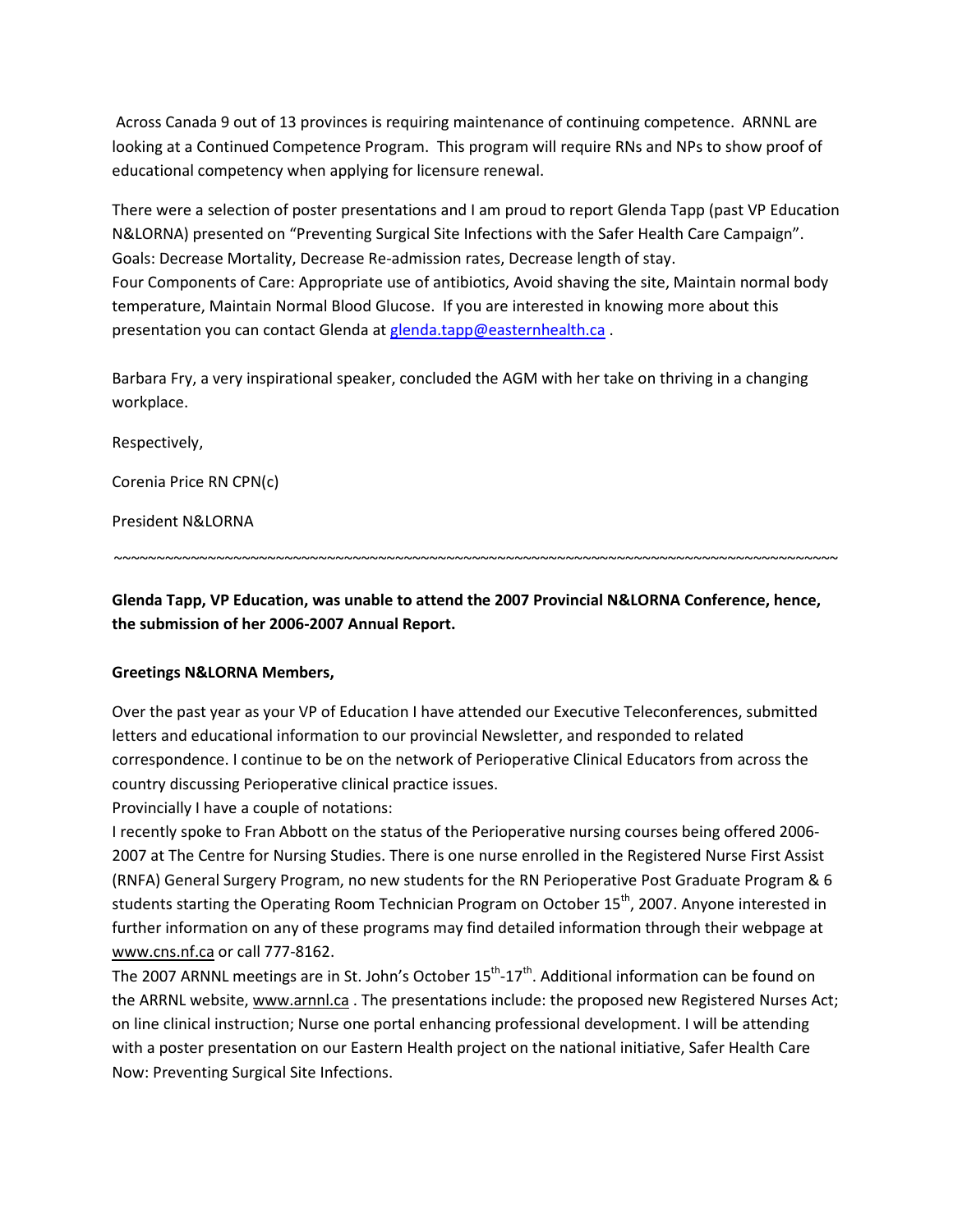Eastern Health is planning a Perianesthesia workshop on November 3<sup>rd</sup> at the HSC. The agenda is nearly finalized. If interested please call me or e-mail me and I will send you the details. Our ORNAC Standards continue to be updated and Module 1 is now revised & available for sale through ORNAC, see www.ornac.ca. I am listing a breakdown of the modules & when they were last updated. Check your ORNAC Standards manual to ensure it is up to date. Module 1 June 2007 Module 2 August 2006

 Module 3 May 2005 Module 4 August 2003

In my August report for the N&LORNA Newsletter I spoke on Perioperative certification. I am sending out some application forms for any nurses who are considering writing in the spring of 2008. I believe in the certification process as it reflects your knowledge, competency & commitment in Perioperative nursing practice a swell as an opportunity for continuous improvement to provide the best possible care to our patients. (The deadline for application is October  $19<sup>th</sup>$ , 2007 with the exam date set for April  $5<sup>th</sup>$ 2008. The deadline for those recertifying is November 23 $^{rd}$ , 2007) Additional information can be found at www.cna-nurses.ca.

Perioperative Nurse's Week is November  $11-17<sup>th</sup>$ , 2007. The theme this year is "Perioperative Nurses: setting the Standards on Safe Patient Care". Linda Socha, our new ORNAC President, challenges us to raise awareness of our nursing specialty. Take a moment to read her message on the ORNAC website. Work with your colleagues and plan an OR display during OR Nurse's Week. Celebrate your contributions as a Perioperative nurse as we truly do impact positive patient outcomes. As you know, the ORNAC conference for 2009 will be held in St. John's, June  $7-12<sup>th</sup>$ . This major undertaking for us & our co-chairs, Laura Ellsworth and Margo Walsh, will provide you with an update at our AGM. I am currently chairing the Program Committee with OR nurses from the Janeway, HSC & St. Clare's. We are interested in your thoughts on topics and/or speakers related to your Perioperative nursing practice. If you have suggestions please e-mail me at Glenda.Tapp@eaternhealth.ca. On a personal note, my research project is well under way. My time has been filled with developing posters and forms, finding office space, hiring support for data entry/tabulation as well as meeting with surgeons, educating OR and clinic staff on the project. Michelle Battcock is helping with chart reviews, patient telephone interviews and post-op SSI surveillance. We are 6 months into the project and the one step prep for our sample patient population is now started. We hope to have results by the spring of 2008.

I'm sure our colleagues from Corner Brook have presented a great  $28<sup>th</sup>$  N&LORNA conference on "Risky Business" in Perioperative Nursing Practice. Unfortunately I am unable to attend this year. I would like to thank-you for the opportunity to be your VP of Education for the past two years. It was a great experience. Angi, Sue. Corenia, Ena and Ann, it was a pleasure to work with you. I will not be seeking re-election (though rewarding), as I have many challenges in the next couple of years. Respectfully, Glenda Tapp VP Education (2005-2007)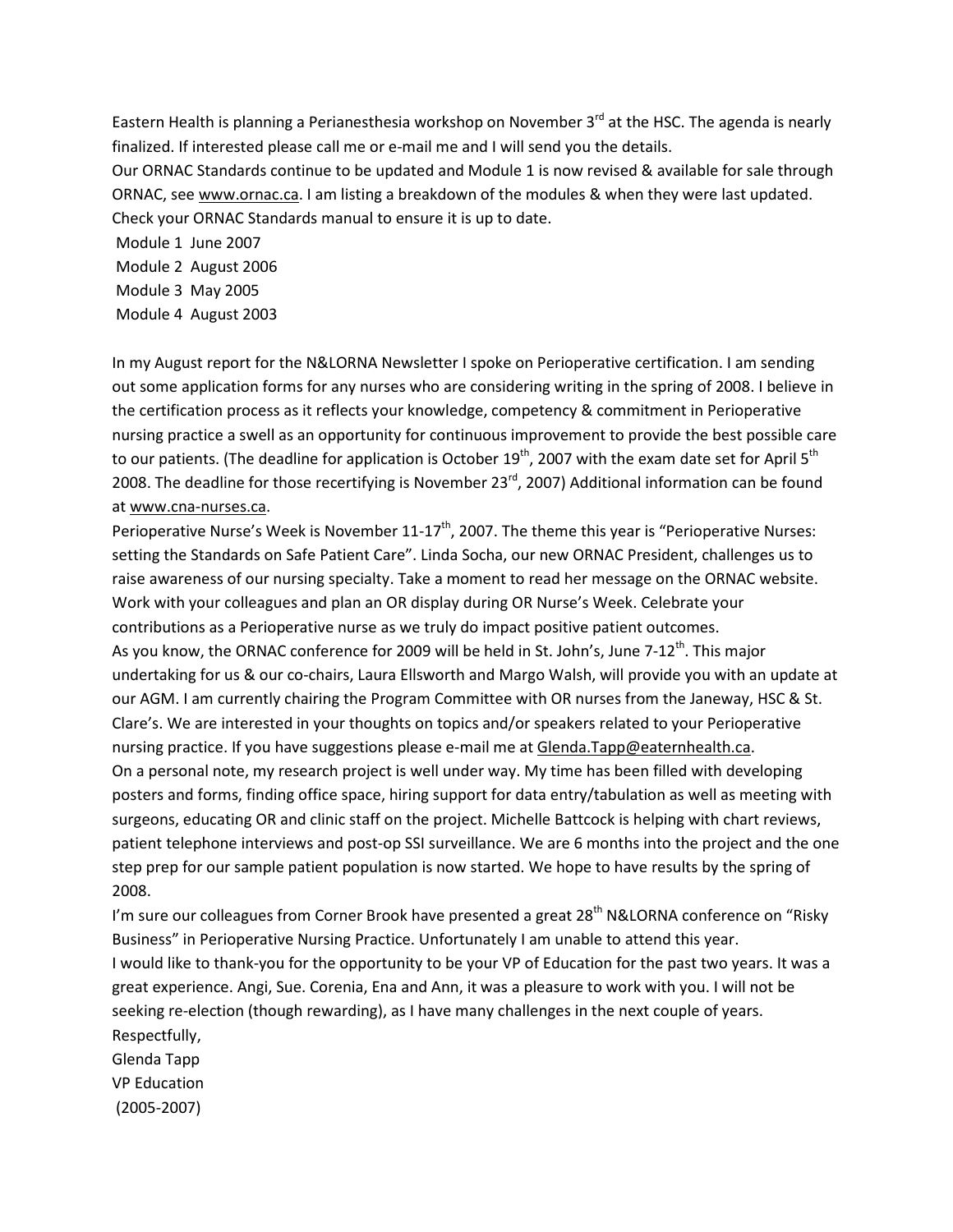#### Greetings from the West Coast

 This has been a busy summer at Western Health Care. For the months of May - July we have done 1178 cases. Staff has been kept hopping.

 Lots of changes! Dr. Grover, orthopod, left us after 5 years. He has gone to Chilliwack, BC. We wish him and his family well. Leo Maher left housekeeping in the OR and went to laundry. We will certainly miss him but we wish him well. Jocelyn Rose, RN and Sandra Kennedy RN from Day Surgery retired. Barbara Travers, RN returned to Day Surgery after many years in other areas of the hospital. Sheila Billiard RN from our OR retired. She also became a grandmother this June to Matthew. Wonder what she enjoys most? Carol Rowsell ORT also became a Grandmother this fall. Janice Roche RN took over the Day Nurse position in Ophthalmology/ENT. End Decker RN moved to Recovery Room.

 Our Urologist, Dr. Pasha is working and on call every day he is in the city, so if anyone has a "spare" Urologist they don't need, send him/her our way!

We are also seeing new faces in a few doctors.

Dr. Carl Kennedy, orthopod, visits us on a fairly regular basis as locum.

 We are expecting Dr. Joseph Keno, Orthopedic surgeon with a specialty in spinal surgery in September. Dr. Arnold Vermooten has settled in, also, Dr. Berths Van Rensburg, anesthesiologist will be joining us in September. We welcome them both to our hospital and our community. Dr. Val Jefford is doing a presentation on Sentinel Node Dissection at the October Provincial Conference. Val and her husband, Dr. Gavin French, had a baby girl this fall, Gabriel.

 New equipment in the OR includes: a NIM monitor for ENT. Stryker high speed drill used with a TPS system in ortho. Glidescope for anesthesia to assist with difficult intubation. Our electrical system is being upgraded.

 Western health care had been planning a mock disaster for some time. Sept 26, 27 were the dates set for it. The Coast Guard, RCMP, RNC, Fire Department, even Marine Atlantic's Leif Erickson was involved. The first day the Leif Erickson broke down and was unable to participate. The second day the Leif was able to make it. One of the drills was to evacuate the people on board into life boats. One of the engines on the life boats malfunctioned and 21 people had to be treated. Three were airlifted to St. John's for smoke inhalation treatment. The others were treated at Western Health Care. Be careful what you plan for !!!

 Our local Chapter is dedicated to N&LORNA. Coming from a much larger group of OR Nurses i.e., ORNGT, I am impressed by how much is done and accomplished by such a small group. Preparing for the Annual Provincial Conference has shown me what great people I have the privilege of working with. Thanks for coming to Corner Brook to attend our Provincial Conference. Good luck to Kerry and all of the St. Anthony nurses planning the 2008 Provincial N&LORNA Conference.

Roslyn Dominey, RN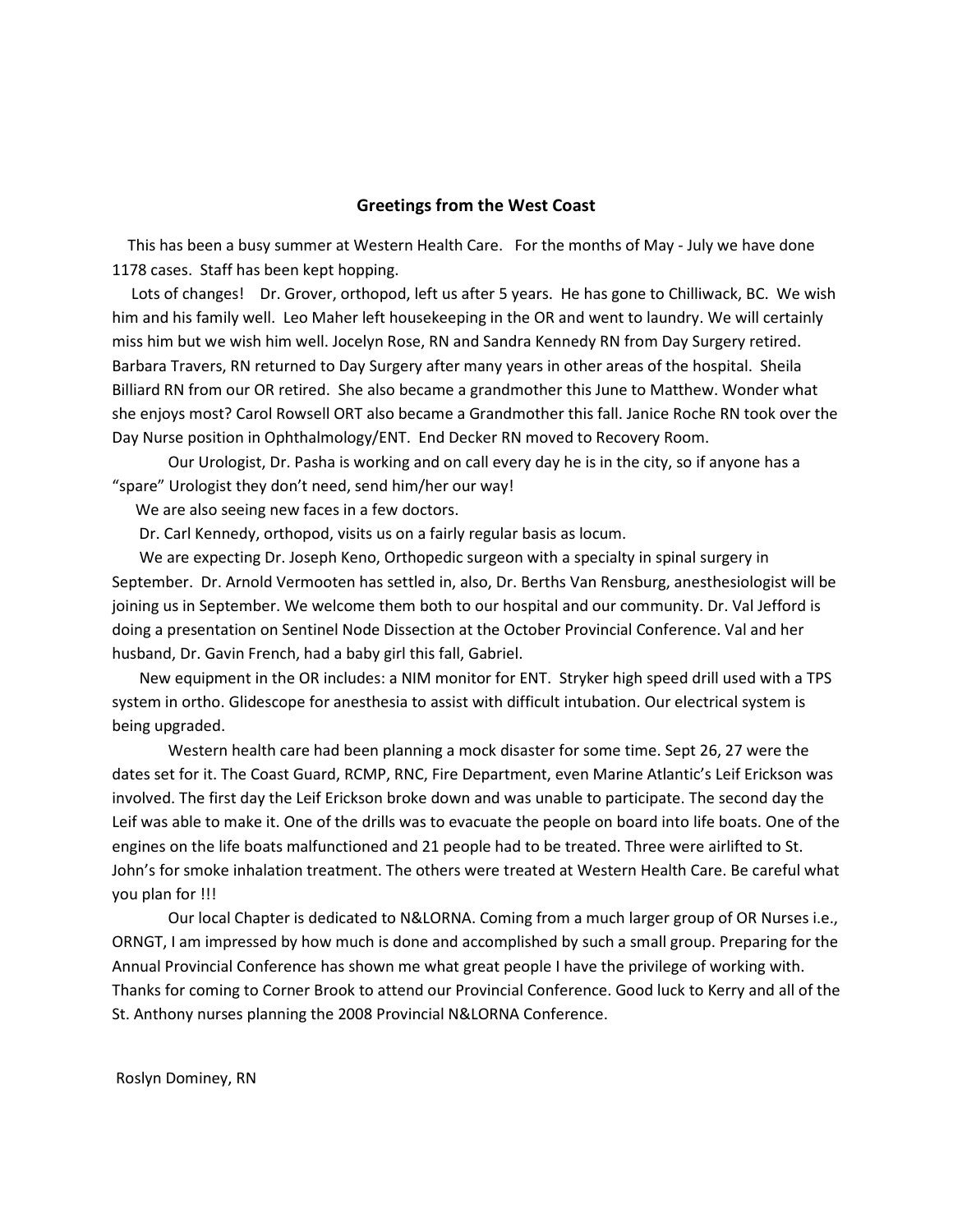Liaison, Corner Brook Chapter, N&LORNA.

#### NEWS FROM ST. ANTHONY

## Dated, September 19<sup>th</sup>, 2007,

Hello, from St Anthony, to all fellow OR Nurses. Another year has gone by, and this year's conference is only a few weeks away. We are looking forward to attending the conference this year in Corner Brook. I hope to bring with me, 3-4 of our OR nurses, 2 of which have never been to one of these conferences. Boy are they in for a treat, and I'll leave it at that. With us planning next year's conference, I wanted to bring everyone, but I'll have to wait till next year for that. We are looking forward to planning and hosting the conference here in St Anthony next year for the first time. We've chosen the dates, September  $18^{th}$ -21<sup>st</sup>, 2008. Let the planning and organizing begin! I hope to get a lot of helpful tips in Corner Brook this year.

~~~~~~~~~~~~~~~~~~~~~~~~~~~~~~~~~~~~~~~~~~~~~~~~~~~~~~~~~~~~~~~~~~~~~~~~~~~~~~~~~~~~~

 A little on statistics for this past year. It was another busy year for our OR. Main OR Cases totaled 1211

## Minor OR Cases: totaled 1582 Total OR Cases: 2793

We now have just two full-time general surgeons, Dr Fitzgerald, who is starting to plan for his retirement soon, and Dr Beveridge, who signed on with us last September. Unfortunately Dr Hillyard, our general/ urology surgeon, left here in December of last year. He had been here for 20years and his services on a full-time basis are missed. He does return for locums, now and then. We did get an ENT surgeon, Dr Ridha. He has been here since last winter, on and off, and is still deciding whether he'll move here fulltime or not. Our ophthalmology services are also being done on a locum basis, with Dr Chris Jackman coming out of St John's regularly. We've come a long way in the way we now do Cataract surgery. I sat in on a teleconference a while back on cataract surgery, and it's nice to know we're on par nationally. We still have our 2 OBGYNs, Dr Sarada and Dr Roopram. And Dr Vatturi, our orthopedic surgeon, continues to keep us busy. We've been doing close to one total joint replacement per week over the last year, and that has kept our waitlist above the benchmark provincially for joint replacements. Cataracts are also improving. If we could just get our endoscope waitlist down. Anyone with any surgeons or gastroenterologists free please refer to St Anthony. Our Dentists also continue to be here once a week on Thursdays.Dr Vivien Pealing, one of our anesthetists, has also announced she will be resigning in November. Sorry to see her go. She will continue to come on a locum basis. We wish her well with this.

 We also, unfortunately, lost one of our RN First Assists, Betty Murrin, in June. She has taken a year's leave of absence to spend with her family in Stephenville, where her husband is working. It was sad to see her go but we wish her, and her family well. We hope to see them back here next year. Marina Davidson, one of our experienced ICU nurses will be joining us soon to fill the vacant position here. Claudine Rose has taken on the RNFA program and will be replacing Betty in this role soon. Lisa Richards, one of our experienced circulators, is now training as scrub nurse. I wish Marina, Claudine, and Lisa well in these new roles.

 I'm happy to report we did send one of our nurses to this year's National Conference in Victoria, BC, Maggie Linstead, RNFA. Maggie enjoyed the conference immensely and thank-you to our continuing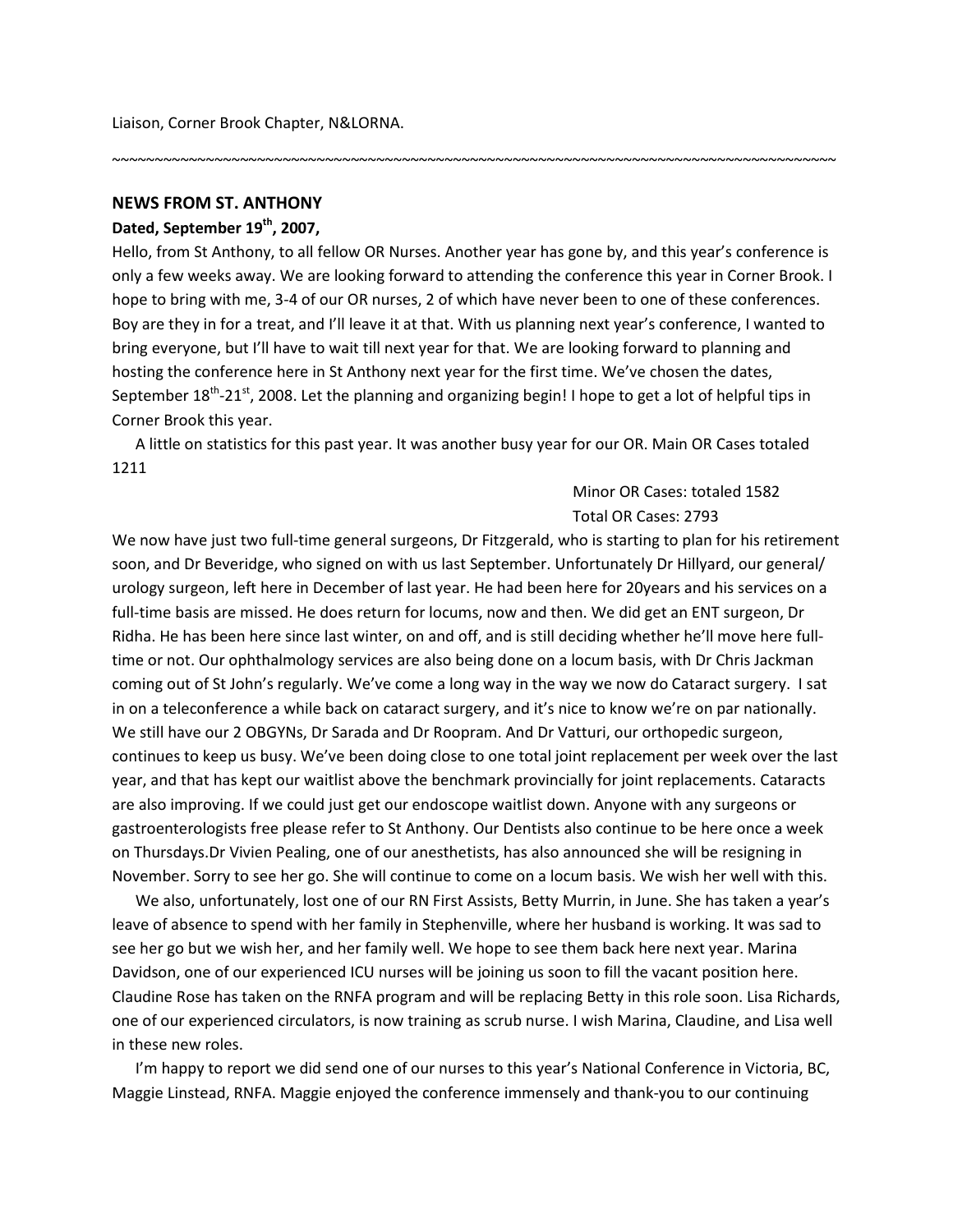education department and nurse managers for granting this. We look forward to attending the national conference in St John's in 2009. I'd also like to wish Corenia Price well in her new position as Perioperative Nurse Specialist for our region, Labrador-Grenfell Health. She has already been a resource person for me and I'm sure will do great things to ensure all our regional ORs are up to standard. Good luck Corenia.

 That's about all I can think of right now, and I'm also getting close to 4:00pm. Oh, I forgot, I'm ON-CALL this evening!!! Sound familiar? See you in Corner Brook. Thanks.

Kerry Decker, NUC Surgical Services CSCMH, St Anthony.

# ~~~~~~~~~~~~~~~~~~~~~~~~~~~~~~~~~~~~~~~~~~~~~~~~~~~~~~~~~~~~~~~~~~~~~~~~~~~~~~~~~~~~~ Hello from Goose Bay

#### Annual Report

We are once again putting away our shorts and t-shirts and pulling out the long johns, sweaters, woolen mitts and socks, oh, summer is much too short!!!!

Here at the Labrador Health Centre we have six perioperative nurses working in the OR suite. The department consists of two theatres, a three bed PORR, endoscopy room, special procedures and day surgery unit, the staff float through each area consistently. We are also fortunate to have the CSR department adjacent to the OR suite, this is most useful when it comes to decontamination and sterilization of the OR equipment/instruments. There are two full time surgeons on site (general & obs/gyne), and three visiting specialist (ENT, urology, and ortho). For the first time in years we have three extra staff helping cover off call. The department has been in a turmoil the past few months with Corenia taking on a regional position, Tracey moving into the OR Coordinator position and two new staff orientating. Welcome to Sister Eileen Penney and Sandra Pardy who started their orientation to the OR department last month.

Over the past year we have completed  $\sim$  1200 procedures between the main OR and endoscopy/special procedures. Thanks to the IGA grant we have received a new flexible colonoscope and sigmoidoscope.

 The three OR coordinators from across the region came together in the spring to regionalize the OR Policy & Procedure Manual. There is still much work to be done with a goal for completion by March 2008.

 The construction to the dialysis has finally been completed and our day surgery doors are once again open after four long months of closure.

 Three staff attended the Provincial N&LORNA Conference; once again thanks to Corner Brook for a job well done. The education sessions were excellent and gave us great information to share with our colleagues. This will be my last liaison report, Tracey Winters will be the new liaison for the Labrador Health Centre.

Respectfully submitted, Corenia Price RN CPN(c)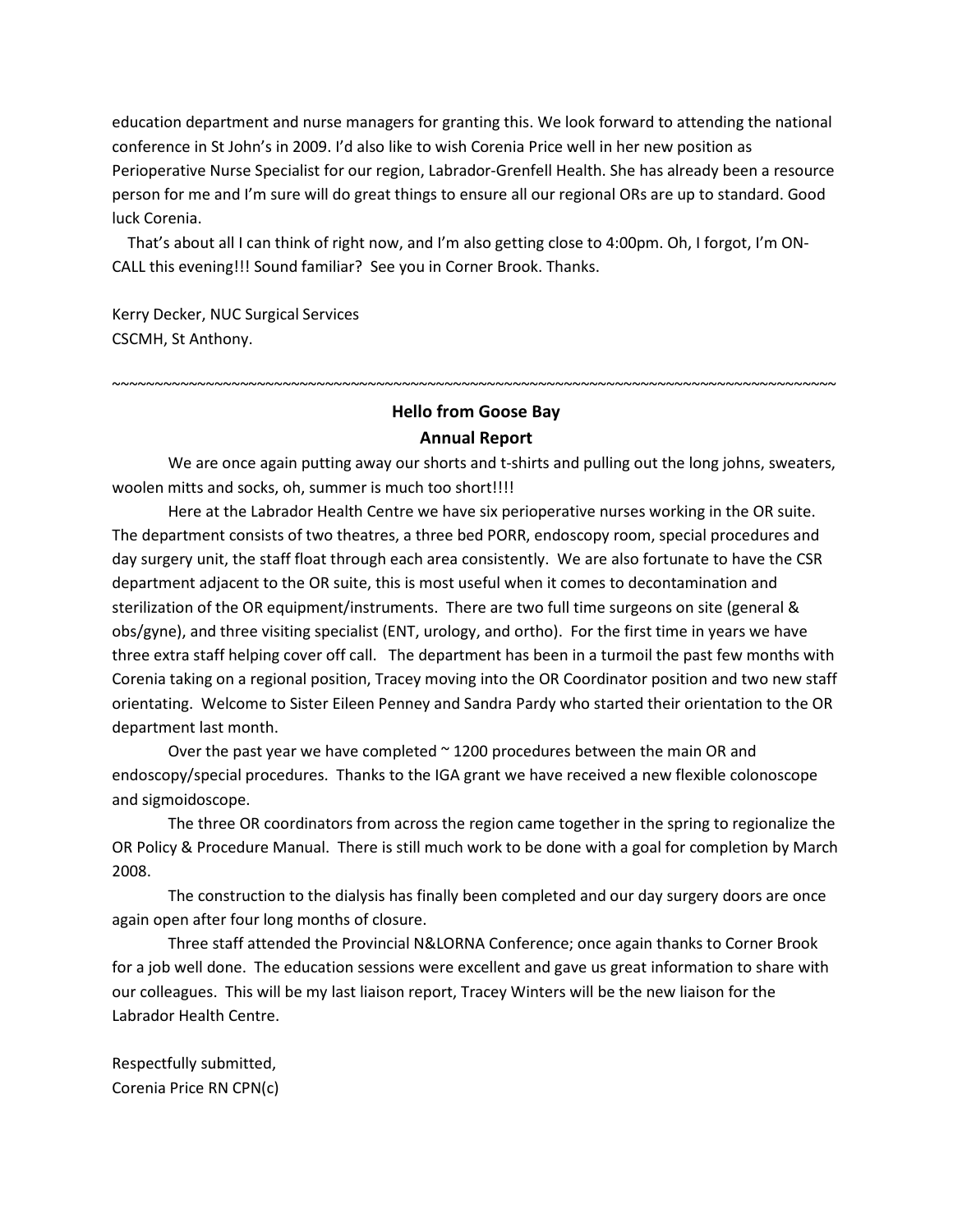#### Hi from Burin,

Can you believe it…another year has come and gone???? Since the last year end report we haven't had a lot of news to report. I will dismiss with the Stats in the O.R. and in the Special Procedures department…I don't want to bore you with the same ole same ole.

~~~~~~~~~~~~~~~~~~~~~~~~~~~~~~~~~~~~~~~~~~~~~~~~~~~~~~~~~~~~~~~~~~~~~~~~~~~~~~~~~~~~~

 Our staff hasn't changed much. We still have the same seven full time staff. Our Casuals have been adjusted a little. Jane has since retired and returned to our casual list and, THANK YOU, JANE !! Mary has also since retired from the O.R. Casual list and is now just doing a few escorts and some one on one nursing on other units. Mary, we thank you for all your years of total commitment.

 Since our amalgamation with Eastern Health we have acquired several new pieces of equipment. We had new gastroscopes, colonoscopies, hysteroscopes, a new pneumatic tourniquet, supplies in the event of an AAA episode, embolectomy grafts and accessory supplies, new stapling devices and several other operative instruments. With new stuff many times added duties as well and we have been designated the unit now doing many Out Patient Drug Infusions. And scopes?? Well, I could go on but I refuse to……let's just say I think we should be called the Burin Scope center.

 Basically that's all folks!! I want to take this opportunity to wish everyone a very Merry Christmas and a Happy New Year. I hope the New Year brings joy, health and happiness to all. Don't forget to take time for yourselves…..stop and small the flowers.

Heather S. Antle, RN Nurse 11 Operating Room and Suites Burin Peninsula Health Care Center Burin

## ~~~~~~~~~~~~~~~~~~~~~~~~~~~~~~~~~~~~~~~~~~~~~~~~~~~~~~~~~~~~~~~~~~~~~~~~~~~~~~~~~~~~~ NEWS FROM THE HEALTH SCIENCES CENTER

Here we are again after another busy year at the Health Sciences Center. After our summer slow down of running approximately 8 rooms per day, we are now back up to 10-11 rooms per day.

 We have 15 delegates attending the conference here in Corner Brook this year. Our N&LORNA local is very active with 20 members and meetings every 6 weeks or so. 8 of our members were able to attend the National Conference in Victoria. We are busy fundraising for the support of our Provincial and National Conferences, and planning for our National Conference in June 2009.

 We've had 5 new nurses join our staff. They finished orientation over the summer. 3 are in positions and 2 are casual.

We also have new Doctors on staff-

- Dr. Andrew Furey Orthopedics
- Dr. Erica House Gynecology
- Dr. Brett Williams Ophthalmology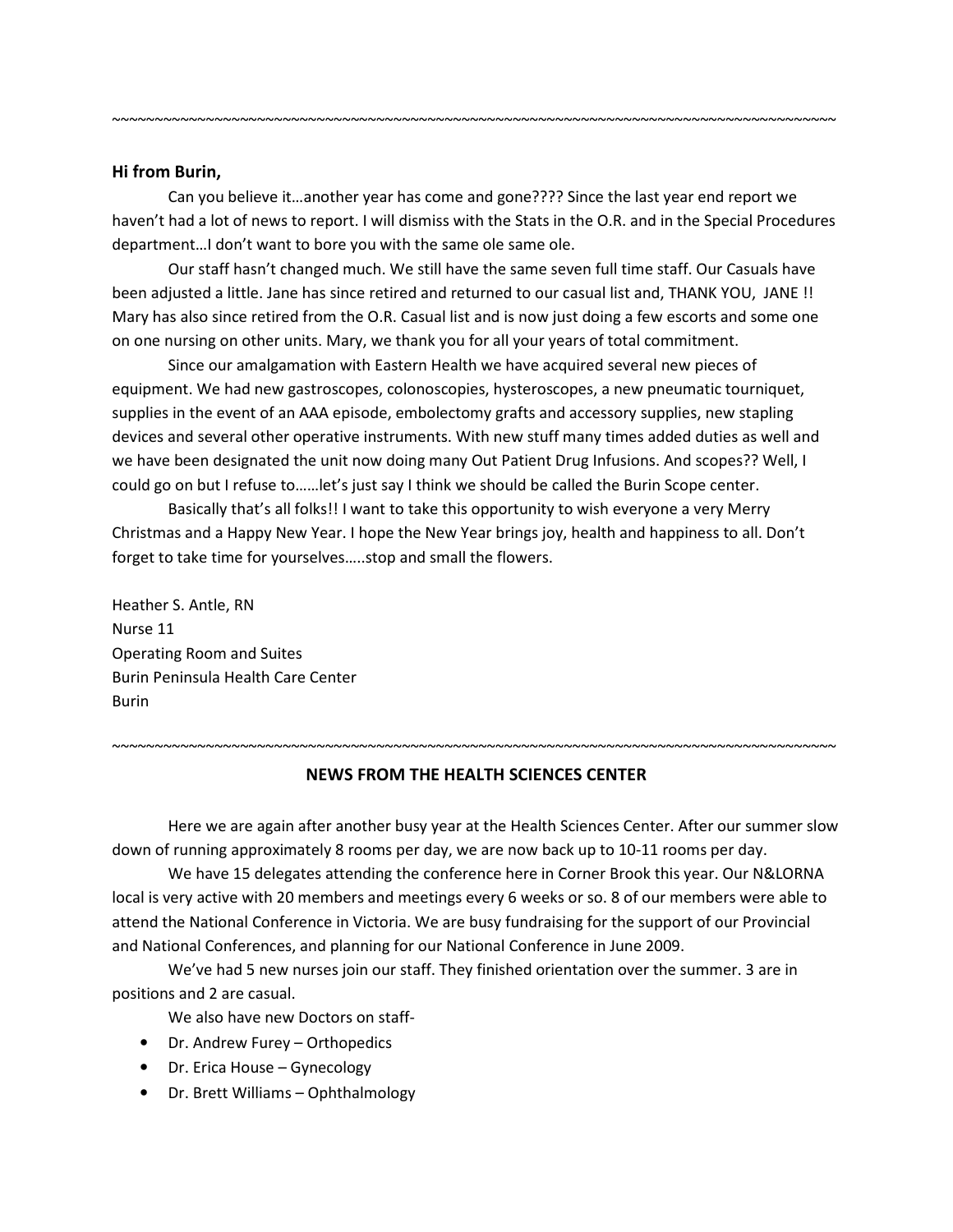- Dr Alex Mathieson General Surgery
- Dr. Will Flexer & Dr. Amir Gammal Anesthesia

Dr. Tennent retired in August after a busy career. Dr. Kwan is planning his retirement, although nobody believes he will actually ever leave. New babies have arrived. Tanya Whiffen, Heather Griffin, Colleen Nolan Hookey and Dr. Dave Pace all had baby girls. Kim O'Brien and Dr. Jeff had baby boys. A special mention goes to Donny Fitzpatrick who finally got his girl after having 4 boys.

 Congratulations go out to Sherri Parrell on finishing her BN, and good luck to Joanne Peddle who is starting her Masters.

And that's all the news from the HSC OR.

#### Karen Healey

## ANNUAL REPORT FROM ST. CLARE'S SITE

Hi Operating Room Nursing Colleagues,

Another year has gone by and it's conference time again. Our N&LORNA group has met throughout the year and done the usual fund raising activities. For our final meeting of the year we held to tradition and had a Barbeque at Jo Picco's home, a good time was definitely had by all!! We had 3 new members join our group this year; hopefully they will all be attending the conference in Corner Brook.

I would like to extend congratulations to Debbie Keough, one of our N&LORNA members, who wrote and was successful in obtaining Perioperative Certification. We have three other nurses who are planning to write this year. Several nurses recertified this year; we now have well over half of our nurses certified.

Five of our members, Laura Ellsworth, Janet Angel, Michelle Battcock, Glenda Tapp, and myself attended the ORNAC National Conference in Victoria in April. It was an excellent conference as usual and Victoria was fabulous.

We have held a Total Knee workshop and a Laser Course this year as well as various inservices throughout the year, with such topics as: TFN nailing system, Gamma nailing system, WHIMIS, a new Total Knee system, Floseal, fire, etc. We have also revamped and inserviced our MH protocol in collaboration with the Anesthesia Dept. It has been a challenge to try to keep up with all the new technology. We will soon be trialing a navigation system that will be used in Head and Neck surgery for procedures involving the sphenoid cavity.

We are now a year into the Safer Health Care Now project at St. Clare's Site. This project involves reducing surgical site infections in the colorectal surgery group of patients. A multidisciplinary team meets once a month. We have been working on obtaining normothermia for the patient and giving antibiotics on time. We have made significant gains in both areas as well as a heightened awareness of these issues among our O.R. teams. In October, Dr. Claude La Flamme, an Anesthesiologist from Sunnybrook Hospital, will be presenting at Grand Rounds (for both sites) on the Sunnybrook experience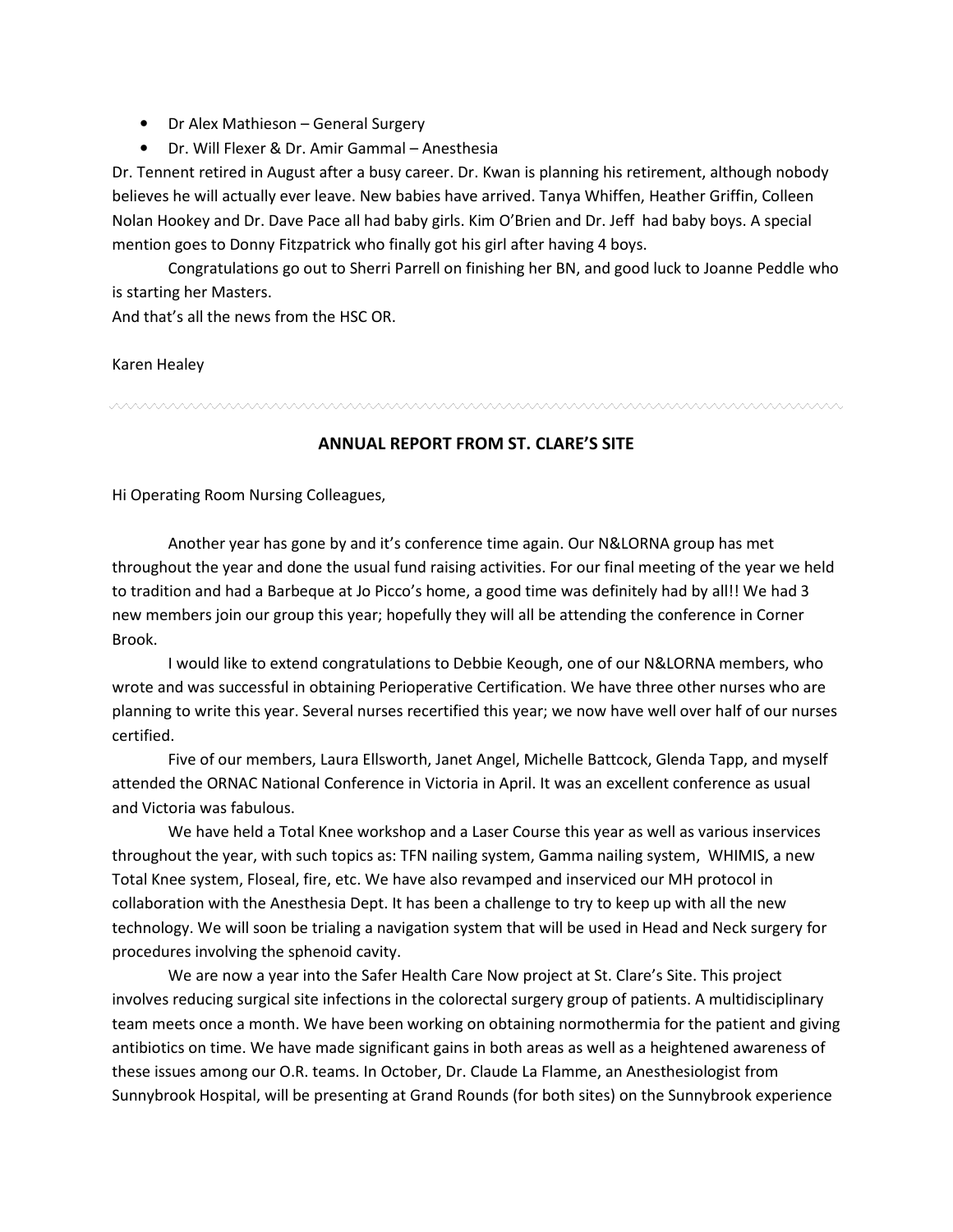with Safer Health Care Now. We will be expanding these initiatives to all patients undergoing surgical intervention.

Two of our RTs are working on the Anesthesia Assistant course, this is a distance course, with clinical component, that allows for an expansion of their roles in the O.R. Tammy Peddle Gosse has now qualified and Jessie Cox is almost finished her course. Congratulations to both on their initiative.

The evaluation of the Skin Prep project is ongoing (the ORNAC grant warded to Glenda Tapp. Michele Battcock (one of our O.R. nurses) has been seconded for the data collection and patient communication. On Pct. 1, 2007 the implementation phase of the one step (just painting with a prep solution) will be starting. The patient population for this project is inguinal hernia, lap. Chole, and all breast surgeries.

We have recently welcomed two new surgeons, Dr. Andrew Furey (ortho.) and Dr.Alex Mathieson (gen.). We also have a group of Oral surgeons visiting every 6 weeks (they are from Halifax and N.B.). This has been very interesting for us as we get a different surgeon each time (you can only imagine what a night mare that is!!) Jo Shortall, patient care coordinator for Vascular and Oral surgery, has spearheaded this adventure. We now have a clinical educator for PARR and Day Surgery, Daphne Whalen-Brake, and we certainly are happy with this addition.

Beverly Davis, one of our ORT's, will be retiring the end of Oct. after 40 years of service, most of it spent in the O.R. and we are planning a celebration for her.

We are continuing with students rotating through our O.R.'s and recently we had a husband and wife team visiting us from the NWT. In Jan., our ORT's will be preceptoring two ORT students who will be doing the clinical component of their course with us.

Several of our O.R. nurses are participating on various planning committees for the 2009 National Conference, and we can see that fast approaching.

We will be participating in the Accreditation Process from Sept. 23-28, 2007. The Perioperative Program is being accredited under the one umbrella, and a team has been working together for the past year in preparation for this event.

We look forward to seeing all our colleagues at the upcoming conference.

Respectfully Shirley Taylor Liaison, St. Clare's, N&LORNA Branch.

## Hello from Gander:

I would like, first of all, to thank Corner Brook for hosting a wonderful and informative conference.

Ruth Edison, who has worked in our operating room for 18 years, has now retired and moved to Paradise, on the Avalon, where she has moved into a new home. We had an enjoyable send off for her at Sue Mouland's. I will sure miss tormenting her.

~~~~~~~~~~~~~~~~~~~~~~~~~~~~~~~~~~~~~~~~~~~~~~~~~~~~~~~~~~~~~~~~~~~~~~~~~~~~~~

Jennifer Rice has returned to the operating room from obstetrics.

Congratulations to Regina Young, Sheila Guy and Yvonne Morgan on completion of the RNFA Program.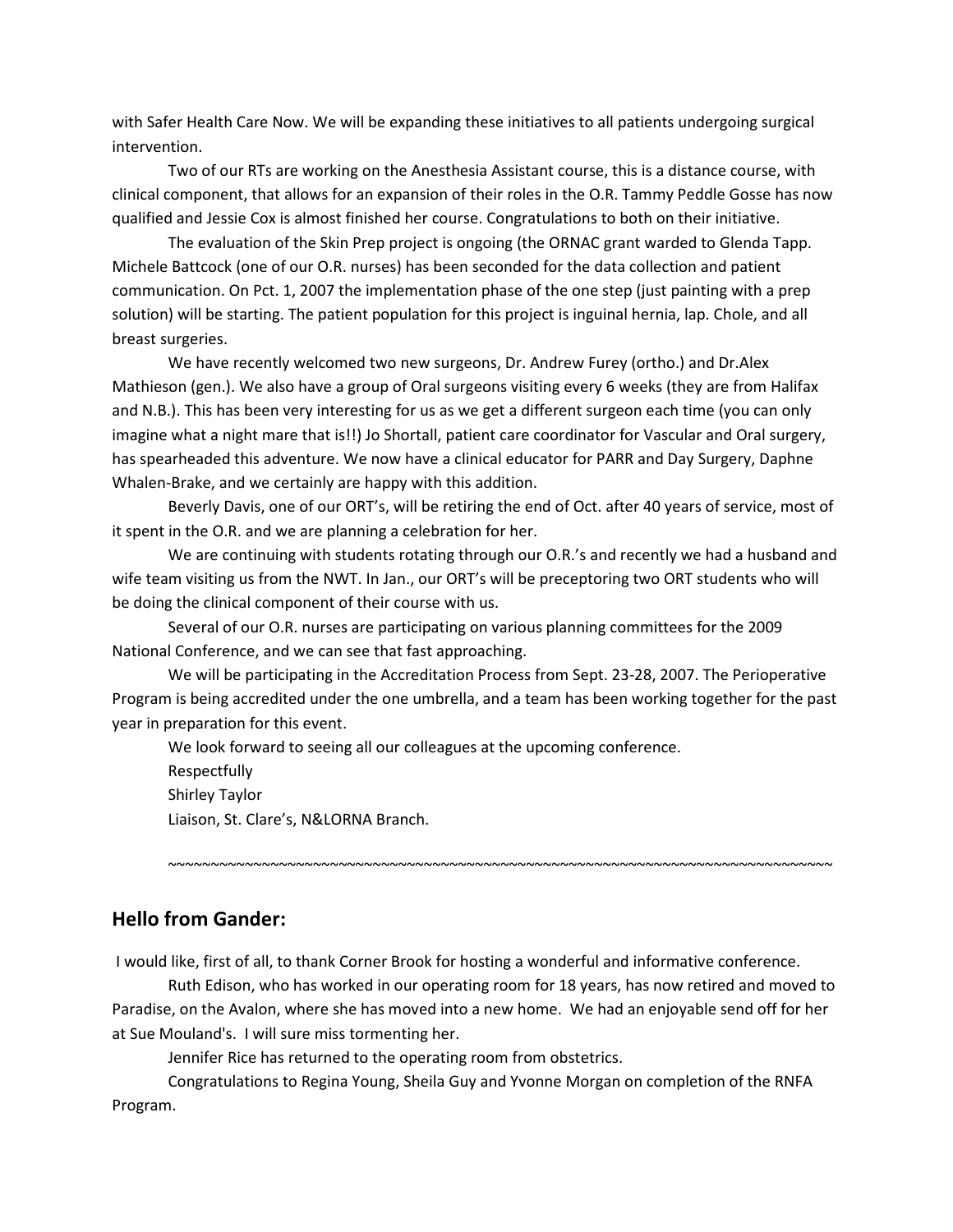Sandy Hodder will be writing the CNA Perioperative Certification Exam in the spring.This year Regina Young, Sandy Hodder, Anne Ledwell and Hope Maloney attended the National Conference in Victoria, B.C.

We are still doing approximately 3-5 total joint replacements per week. We have been trialing the Synthes Titanium Trochanteric Fixation Nail System (TFN) since early November.

New equipment this past year includes: Synthes (small fragment locking set & distal radius locking set), Ligasure, Novasure systems and Glidescope.

Dr. Andrew Verniquet has settled in quite well since moving to Gander from Clarenville.

Our hospital has also received another 3 year accreditation. Central Health has implemented some Safer Healthcare Now initiatives including surgical site infection. In our hospital we are currently monitoring outcomes for Total Hip Surgeries.

Our Time-out Program has been working well as evidenced by a successful audit report.

Every six weeks or so, on a Wednesday night, we meet at a local club (Legends) for a social (Wing Night).

On a final note, Lois Flynn cross stitched for all of the Coronation Street fans, a picture of "The Rovers Return" pub, which is proudly displayed in our lunch room.

That's All From Gander.

Gary Bowering, RN CPN (c)

Hi everyone,

Your Provincial Executive is emailing out Our Newsletter – moving us into the  $21<sup>st</sup>$  Century, communication wise! Feedback would be appreciated as this is the first time for us to communicate with everyone through this medium on a group basis.

Also, any ideas of what you would like to see in our Newsletter? We could have a "Clinical Practice" corner, question and answer section, or anything else regarding Education topics you'd like. I would also like to know what you, as a member, would like to see reported from the liaison at our different sites around the province. I would like to bring your ideas and suggestions to the next Provincial Executive teleconference in January, so email me, call me, write to me and let me know.

I wish you all a very Merry Christmas and a happy, healthy and prosperous New Year.